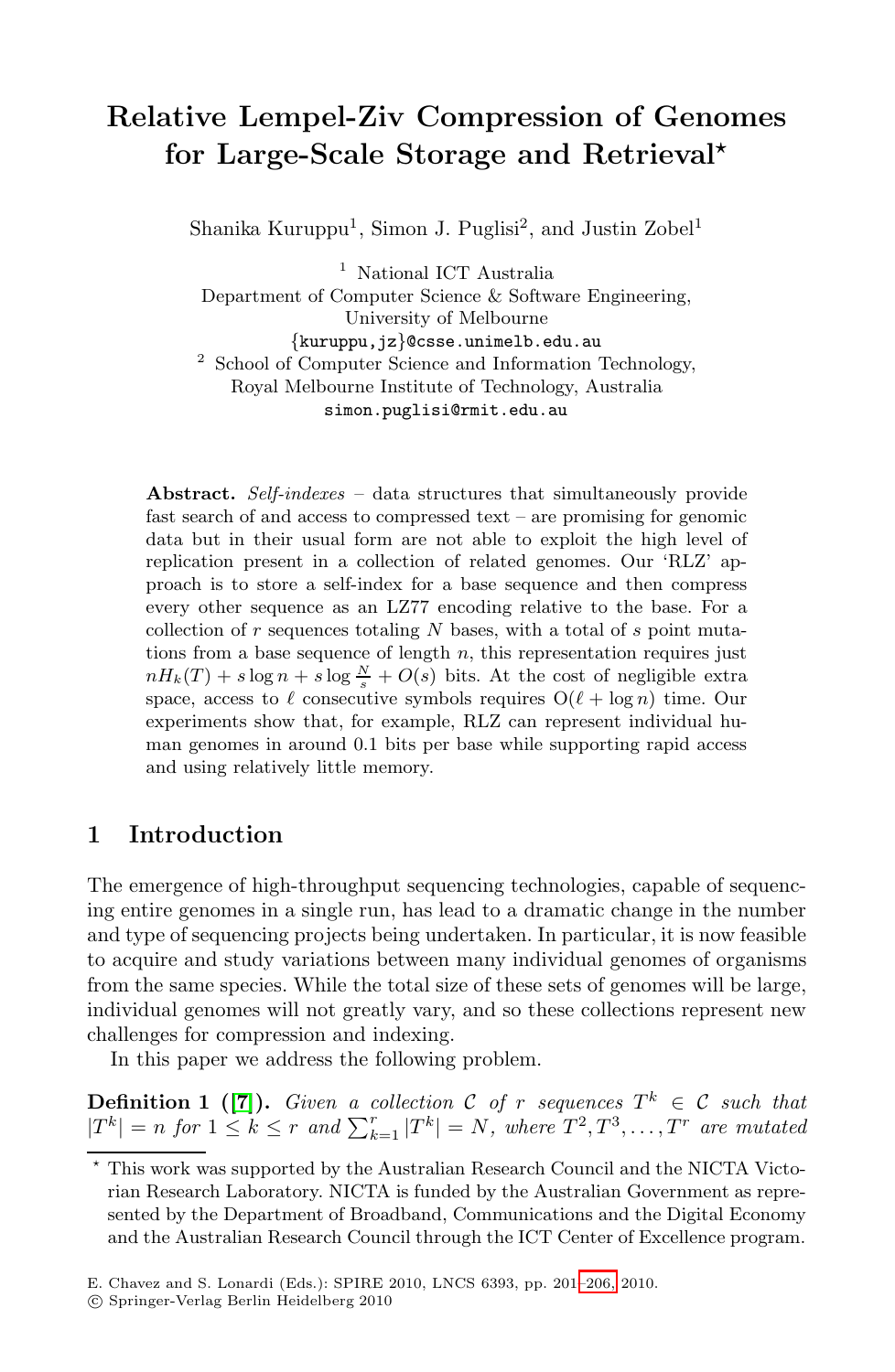#### 202 S. Kuruppu, S.J. Puglisi, and J. Zobel

*copies of the base sequence*  $T^1$  *containing o[vera](#page-5-1)ll s point mutations, the* repetitive collection indexing problem *is to efficiently store* C *while allowing queries of the form* display $(i, j, k)$  *to efficiently return the substring*  $T^k[i..j]$ *.* 

We describe a solution to this prob[lem](#page-5-2) that requires  $nH_k(T^1) + s \log n + s \log \frac{N}{s} +$  $O(s)$  bits of space and  $O(\ell + \log^{1+\epsilon} n)$  time to return a requested substring of length  $\ell$  for any constant  $\epsilon > 0$ , assuming a constant alphabet size.

Our approach is to use the base sequence as a dictionary for compression of the other sequences. The collection is parsed into factors in an LZ77 [11] manner, but references to substituted strings are restricted to be in the base sequence only. Arbitrary substrings can then be decoded by reference to the base sequence. This work is inspired by the recent work of Mäkinen et al. [7] who, to our knowledge, were the first to [tack](#page-5-3)le the above p[ro](#page-5-4)blem.

# **2 Background and Basic Tools**

*BioCompress* [5] was the first compression algorithm to be specific to DNA sequence compression, by simple modifications such as encoding nucleotides with 2 bits per base and detecting reverse complement repeats. Two further variations on the *BioCompress* theme, *Cfact* [10] and *Off-line* [1], both work in rounds, greedily replacing duplicate text with shorter codes. *GenCompress* [3] showed that by considering approximate re[pea](#page-5-5)ts the results could be improved. Since *GenCompress*, most DNA compression algorithms have been based on efficient methods of approximate repeat detection.

Many of these early DNA compression algorithms are only able to compress small files. Due to the latest advances in DNA sequencing technologies, much larger DNA sequencing projects are underway. As a result, many individual genomes from the same species are being sequenced, creating a large amount of redundancy. Recent algorithms have specifically addressed the issue of compressing DNA data from the same species. Christley et al. [4] compresses variation data from human genomes and encodes the mutations and indels with respect to the human reference sequence and known variations recorded in a SNP database. However, large resources are required to be shared among users of the compressed data (4.2 GB of reference and SNPs in Chirstley et al.'s software). Furthermore, it does not support random access into the sequences.

Before explaining our method we introduce notation and review several pieces of algorithmic machinery on which our results rely.

**Strings.** A string  $T = T[0..n] = T[0]T[1]...T[n]$  is a sequence of  $n + 1 = |T|$ symbols. The first n symbols of  $T$  are drawn from a constant ordered alphabet, Σ. The final character  $T[n]$  is a special "end of string" character, \$, distinct from and lexicographically smaller than all the other characters in  $\Sigma$ . We write  $T[i..j]$  to represent the *substring*  $T[i]T[i+1]\cdots T[j]$  of T that starts at position i and ends at position j. For substring  $T[i..j]$ , if  $j = n$  (resp.  $i = 0$ ) we call the substring a suffix (resp. prefix) of T. With  $\hat{T}$  we denote the reverse of T.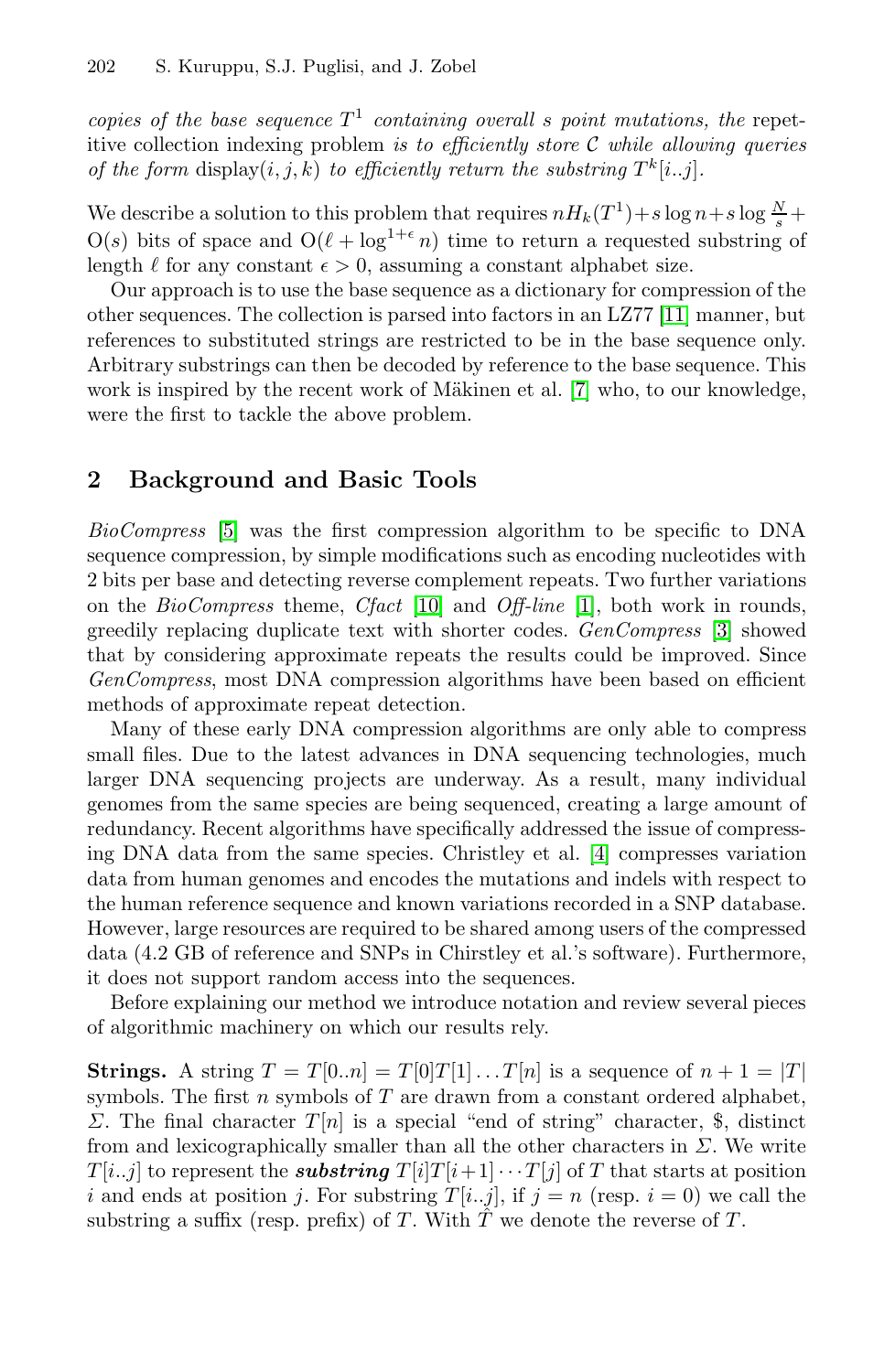**Suffix [A](#page-5-6)rrays and Self-Indexes.** The *suffix array* of T, denoted  $SA<sub>T</sub>$  or just SA, when the context is clear, is an array  $SA[0..n]$  that contains a permutation of the integers  $0..n$  such that  $T[\text{SA}[0..n] < T[\text{SA}[1..n] < \cdots < T[\text{SA}[n]..n].$ In other words,  $SA[i] = i$  iff  $T[i..n]$  is the *j*th suffix of T in ascending lexicographical order. All the positions of occurrence in T of a given pattern,  $P[1..m]$ , lie in a contiguous range of the suffix array  $SA[sp..ep]$ . In recent years, successful attempts have been made to compress suffix arrays, and data structures call *self-indexes* have emerged [8]. A self-index of a text T allows the following functionality, all in compressed space: (i) extract (display) any substring  $T[s..e]$ , (ii) find the range  $sp. .ep$  for a pattern  $P$ , and (iii) return  $SA[i]$  $SA[i]$  $SA[i]$  for any i.

**Relative Lempel-Ziv Factorization.** Given two strings T and S, the Lempel-Ziv factorization (or parsing) of T relative to S, denoted  $LZ(T|S)$ , is a factorization  $T = w_0w_1w_2...w_z$  where  $w_0$  is the empty string and for  $i > 0$  each factor (string)  $w_i$  is either: (a) a letter which does not occur in S; or otherwise (b) the longest prefix of  $T[[w_0 \dots w_{i-1}...]T]]$  that occurs as a substring of S. For example, if  $S = abaababa$  and  $T = aabacaab$  then in  $LZ(T|S)$  we have  $w_1 = aaba$ ,  $w_2 = c$  and  $w_3 = aab$ . It is convenient to specify the factors not as strings, but as  $(p_i, \ell_i)$  pairs[, w](#page-5-7)here  $p_i$  denotes the starting position in S of an occurrence<sup>1</sup> of factor  $w_i$  (or a letter if  $w_i$  is by rule (a)) and  $\ell_i$  denotes the length of the factor (or is zero if  $w_i$  is by rule (a)). Thus, in our example:  $LZ(T|S) = (3, 4)(c, 0)(2, 3)$ . For convenience, we assume no factors are generated by rule (a) above; that is, if c occurs in  $T_i$  for  $i \geq 2$  then c also occurs in  $T_1$ . If  $T_1$  is not so composed we can simply add the at most  $\sigma - 1$  missing symbols to the end of it.

**Compressed Integer Sets.** We make use of a compressed set representation due to Okanohara and Sadakane [9] (called "sdarray" in their paper). Given a set  $S$  of  $m$  integers over a universe  $u$  this data structure supports the operations: rank $(S, i)$ , returning the number of item in S less than or equal to i; and  $select(S, i)$ , returning the value of the *i*th item in S. The data structure requires  $m \log \frac{u}{m} + O(m)$  bits and  $O(1)$  time for select and  $O(\log \frac{u}{m})$  time for rank.

## **3 Storing and Accessing Related Genomes**

We now describe how to store a collection of related sequences, while still allowing efficient access to arbitrary substrings of any of the constituent sequences.

<span id="page-2-0"></span>**Lemma 2.** *Given a collection*  $C$  *of*  $r$  *sequences*  $T^k \in C$  *such that*  $|T^k| = n$  *for*  $1 \leq k \leq r$  and  $\sum_{k=1}^{r} |T^k| = r \cdot n = N$ , with

$$
LZ(T^{i}|T^{1}) = (p_{1}, \ell_{1}), (p_{2}, \ell_{2}), \ldots, (p_{z_{i}}, \ell_{z_{i}}),
$$

*for*  $2 \leq i \leq r$  *and*  $z = \sum_{i=2}^{r} z_i$ *, we can store* C *in at most*  $n \log \sigma + z \log n + z$  $z \log \frac{N}{z} + O(z)$  *bits such that any substring*  $T^k[s..e]$  *can be output in*  $O(e-s+1)$  $log \frac{N}{z}$ ) *time.* 

<sup>1</sup> There may be more than one occurrence; for our purposes here it does not matter to which one  $p_i$  refers.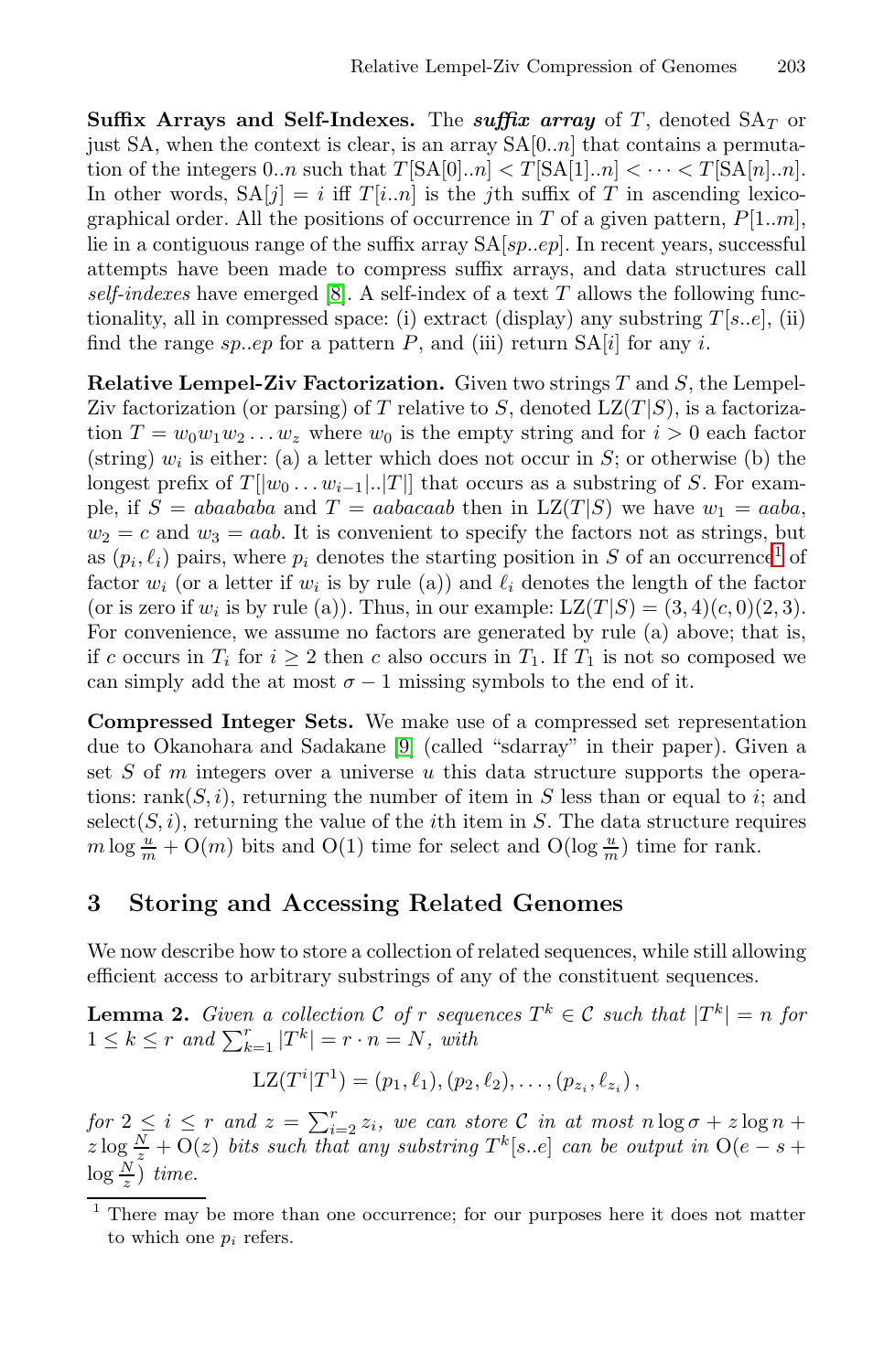#### 204 S. Kuruppu, S.J. Puglisi, and J. Zobel

*Proof.*  $T^1$ , the base sequence, is stored in  $n \log \sigma$  bits (in the obvious way).

Let  $Z^i = \text{LZ}(T^i | T^1) = (p_1, \ell_1), (p_2, \ell_2), \ldots, (p_z, \ell_{z_i})$  for  $i > 1$  be the parsing of text  $T^i$  relative to  $T^1$ . We store  $Z^i$  in two pieces. The position components of each factor,  $p_1, \ldots, p_{z_i}$  are stored in a table  $P_i[1..z_i]$  taking  $z_i \log n$  bits.  $P_i$  is simply a conc[at](#page-5-7)enation of the bits representing  $p_1, \ldots, p_z$ . Each entry in  $P_i$  is log n bits long, allowing access to any entry  $p_i = P_i[j]$  in  $O(1)$  time. The length components are stored in a compressed integer set,  $L_i$ , containing the values  $j = \sum_{k=1}^{u} \ell_k$  for all  $u \in 1..z_i$ . In other words, the values in  $L_i$  are the starting positions of factors in  $T_i$ . Via a select query,  $L_i$  allows us to access a given  $p_j$  as  $P_i[\text{select}(L_i, j)];$ and the length of the jth factor,  $\ell_j$ , is simply  $\mathrm{select}(L_i, j + 1) - \mathrm{select}(L_i, j)$ for  $j \in 1..z-1$  (because of the terminating sentinel we always have  $\ell_z = 1$ ). Furthermore, the factor that  $T^{i}[j]$  falls in is given by rank $(L_{i}, j)$ .  $L_{i}$  is stored in the "sdarray" representation [9], which requires  $z \log \frac{N}{z} + O(z)$  bits and allows rank in  $O(\log \frac{N}{z})$  time and select in  $O(1)$ .

As described,  $P_i$  and  $L_i$  allow, given j, fast access to  $p_j$  and  $\ell_j$ : simply a select query on  $L_i$  to get  $\ell_j$  and a lookup on  $P_i$  to retrieve  $p_j$ . Given a position k in sequence  $T^i$ , we can determine the factor in which k lies by issuing a rank query on  $L_i$ , in particular rank $(L_i, k)$ . To find a series of consecutive factors we only need to use rank in obtaining the first factor. For the others, the  $\ell$  values can be retrieved using repeated select queries on  $L_i$  and the p values by accessing consecutive fields in  $P_i$ , both in constant time per factor. This observation allows us to extract any substring  $T^i[s..e]$  in  $O(e-s + \log \frac{N}{z})$  time overall.

We can reduce the  $n \log \sigma$  term in the size of the above data structure to  $nH_k$ bits by storing  $T<sup>1</sup>$  as a self-index instead of in plain form. This increases the cost to [a](#page-5-8)ccess a substring of length  $\ell$  to  $O(\ell \log^{1+\epsilon} n + \log \frac{N}{z})$  worst-case time. It is possible to build our [da](#page-5-9)ta structure in  $O(n + N \log n)$  time and  $n \log \sigma + n \log n$ bits of extra space. The basic idea is to build the suffix array for  $T_1$  and "stream" every other sequence against it to generate the  $LZ(T^i|T^1)$  parsings.

# **4 Experimental Results**

The compression performance of our algorithm, which we call RLZ, is compared to the algorithms XM [2], which is known t[o](#page-4-0) currently be the best single sequence DNA compression algorithm, COMRAD [6], which specialises in compression of large related DNA datasets, and RLCSA, an implementation of a self-index from Mäkinen et al. [7]. The RLZ *display()* function is also compared to RLCSA [7].

Table 1 compares RLZ with RLCSA, COMRAD and XM by compressing datasets containing many real biological sequences that slightly vary from each other. The datasets are *S. coronavirus* with 141 sequences, *S. cerevisiae* with 39 genomes, *S. paradoxus* with 36 genomes, and *H. sapien* with 4 genomes.

The compression performance of RLZ is varied (Table 2). Unsurprisingly, for the smaller datasets, XM has the best compression results. For the larger dataset, RLZ is produces better compression results than COMRAD while using less memory ( $\approx$ 45 Mbyte for the yeast sets). RLCSA doesn't perform as well as the other algorithms, but it uses less memory  $(\approx 100$  Mbyte for yeast) and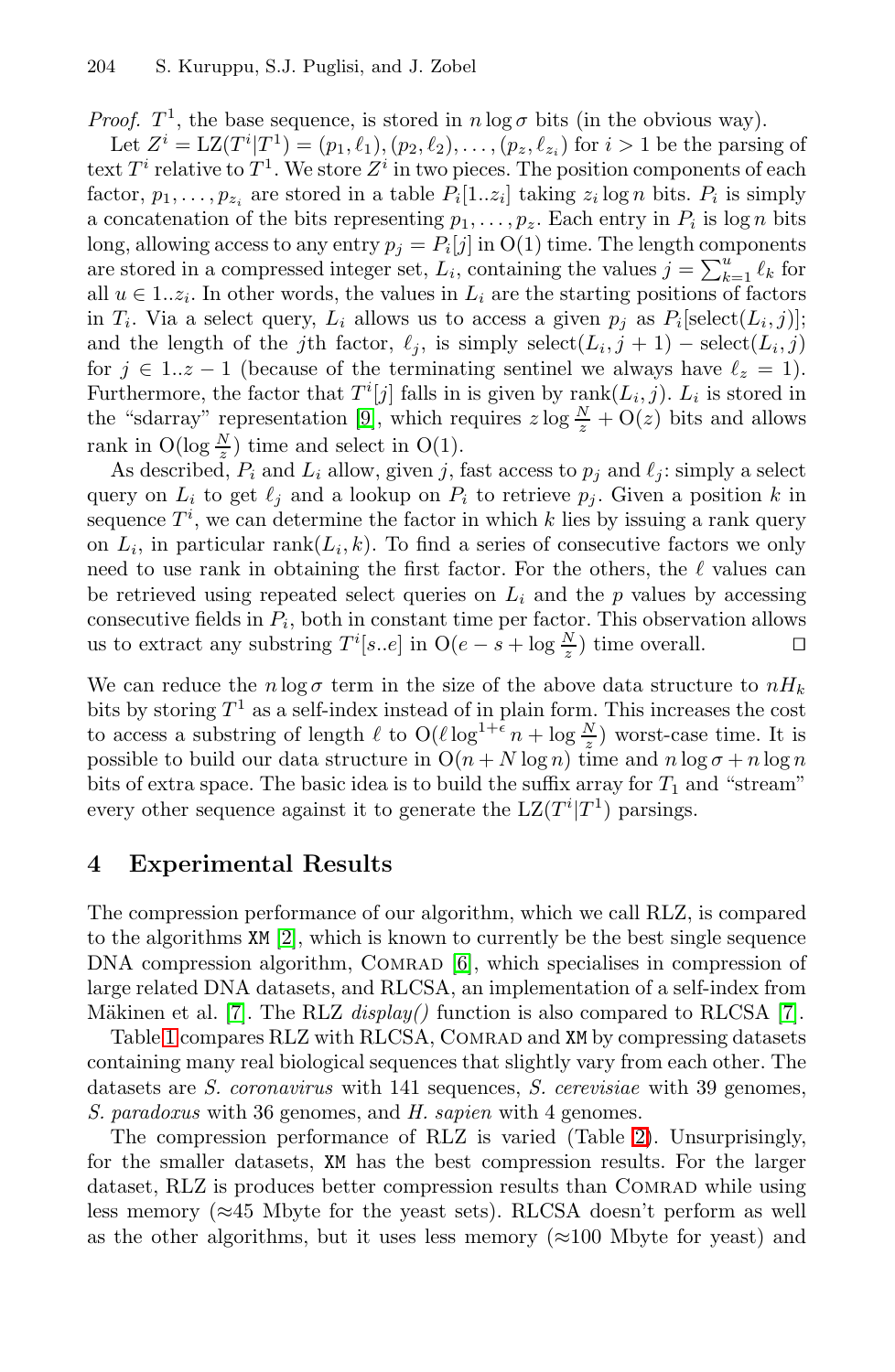**Table 1.** Compression results for four repetitive collections. The first row is the original size for all datasets (Size in Megabases rather than Mbytes), the remaining rows are the compression performance of RLZ, RLCSA, COMRAD and XM algorithms. The two columns per dataset show the size in Mbytes and the 0-order entropy (in bits per base).

| Dataset      | S. coronavirus S. cerevisiae |      |               |      | S. paradoxus    |      | H. sapien       |      |
|--------------|------------------------------|------|---------------|------|-----------------|------|-----------------|------|
|              | <b>Size</b>                  | Ent. | Size          | Ent. | <b>Size</b>     | Ent. | <b>Size</b>     | Ent. |
|              | (Mbyte) (bpb)                |      | (Mbyte) (bpb) |      | $(Mbyte)$ (bpb) |      | $(Mbyte)$ (bpb) |      |
| Original     | 4.19                         | 1.98 | 485.87        | 2.18 | 429.27          | 2.12 | 12066.06 2.18   |      |
| <b>RLZ</b>   | 0.08                         | 0.15 | 17.89         | 0.29 | 23.38           | 0.44 | 754.43 0.50     |      |
| <b>RLCSA</b> | 0.22                         | 0.43 | 41.39         | 0.57 | 47.35           | 0.88 | 3834.82 2.54    |      |
| COMRAD       | 0.09                         | 0.18 | 15.29         | 0.25 | 18.33           | 0.34 | 2176            | 1.44 |
| XM           | 0.03                         | 0.06 | 74.53         | 1.26 | 13.17           | 0.25 |                 |      |

<span id="page-4-0"></span>**Table 2.** Compression and decompression times (in seconds)

| Dataset      |      |                                                     | S. coronavirus S. cerevisiae |          | S. paradoxus |       | H. sapien |          |
|--------------|------|-----------------------------------------------------|------------------------------|----------|--------------|-------|-----------|----------|
|              |      | Comp. Decom. Comp. Decom. Comp. Decom. Comp. Decom. |                              |          |              |       |           |          |
|              | sec) | $(\sec)$                                            | sec)                         | $(\sec)$ | sec)         | (sec) | sec)      | $(\sec)$ |
| <b>RLZ</b>   | 2    |                                                     | 213                          | 12       | 260          | 10    | 9874      | 172      |
| <b>RLCSA</b> | 6    | 2                                                   | 781                          | 312      | 740          | 295   | 34525     | 14538    |
| COMRAD       | 10   | 16                                                  | 1070                         | 45       | 1068         | 50    | 28442     | 1666     |
| XM           | 43   | 62                                                  | 18990                        | 17926    | 30580        | 28920 |           |          |

**Table 3.** *display()* times for RLZ and RLCSA for varying query lengths. Query datasets contain 1000 queries each with the same length. The times for each algorithm are in microseconds per character extracted. The times are an average of 5 consecutive runs per dataset. RLZ used 28.71 MByte of memory and RLCSA used 47.35 MByte.

| Query Length                               | 10 | 100                                | 1000 | 10000 | 100000 |
|--------------------------------------------|----|------------------------------------|------|-------|--------|
| RLCSA $(\mu \text{sec}/\text{char})$ 18.00 |    | 2.40                               | 0.85 | 0.71  | 0.71   |
| $RLZ$ ( $\mu$ sec/char)                    |    | 0.2300 0.0250 0.0046 0.0025 0.0022 |      |       |        |

is faster than Comrad and XM. Overall, RLZ compress and decompress much faster, and uses drastically less memory, than RLCSA, COMRAD and XM.

For the *H. sapien* dataset, each chromosome of each dataset was compressed against the respective reference genome chromosomes for RLZ and RLCSA. We do not report XM results since it took nearly 6 hours for a single chromosome 1 sequence to compress. RLZ performed very well on this dataset compared to RLCSA and COMRAD (RLZ used  $\approx$ 1 Gbyte of memory while RLCSA and COM-RAD used  $\approx$ 2 and  $\approx$ 16 Gbyte respectively). With the inclusion of the 7-zipped human reference genome, the total dataset of three human genome sequences (summing to 12 Gbase) can be represented in just under 755 MByte with RLZ; of this, 643 Mbyte is the overhead for the base sequence, and we anticipate that roughly 27,000 human genomes could be stored in a terabyte, a massive increase on the 1500 or so that could be stored using methods such as 7-zip.